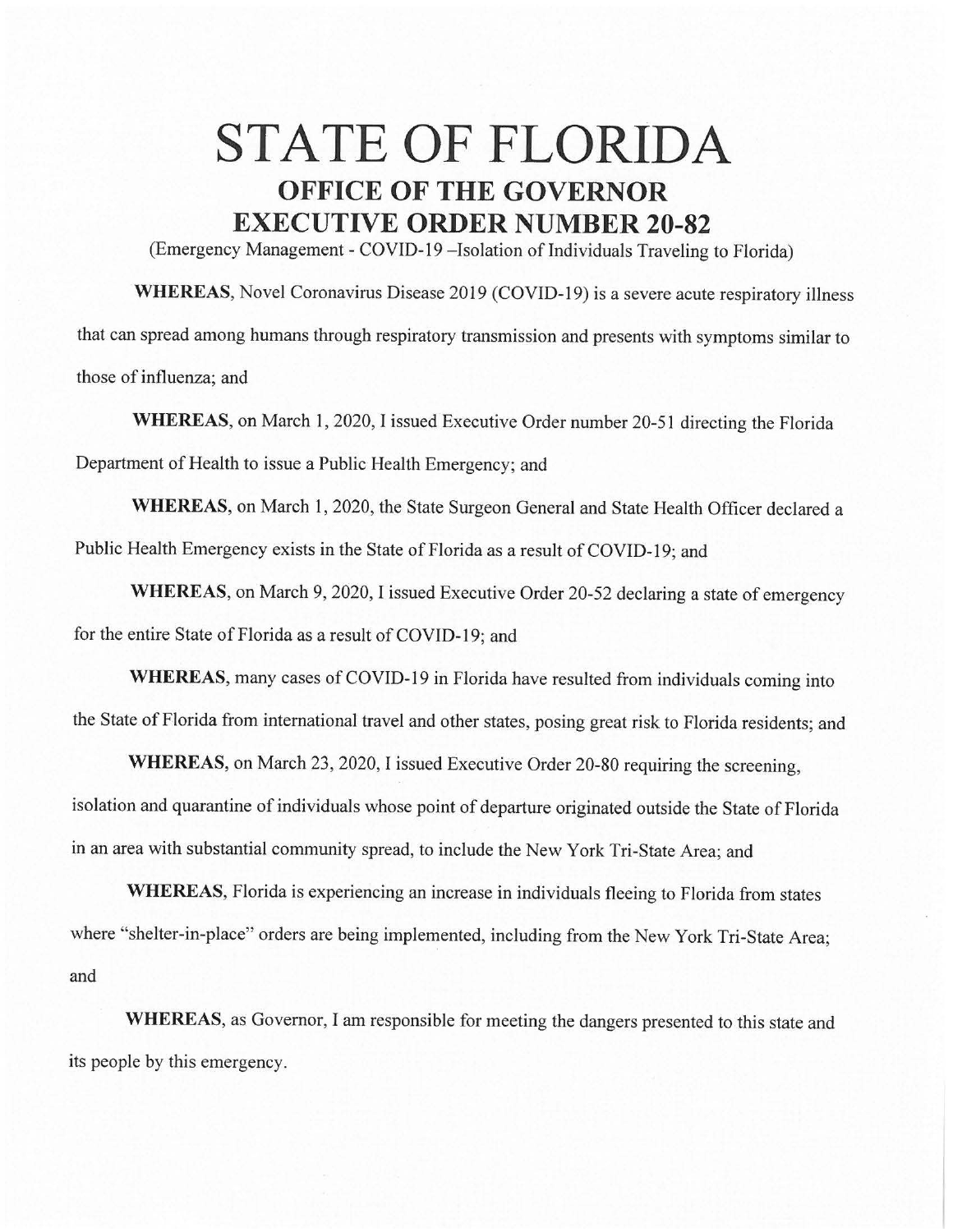**NOW, THEREFORE, I, RON DESANTIS,** as Governor of Florida, by virtue of the authority vested in me by Article IV, Section (1)(a) of the Florida Constitution, Chapter 252, Florida Statutes, and all other applicable laws, promulgate the following Executive Order to take immediate effect:

Section 1.

A. I hereby direct all persons who enter the State of Florida from an area with substantial community spread, to include the New York Tri-State Area (Connecticut, New Jersey and New York), to isolate or quarantine for a period of 14 days from the time of entry into the State of Florida or the duration of the person's presence in the State of Florida, whichever is shorter. This Order shall not apply to persons employed by the airlines and those performing military, emergency or health response. This Order shall take effect immediately and apply retroactively to all persons who have entered Florida after being in any area with substantial community spread within the previous 14 days. All persons isolating or quarantining under this Section shall be responsible for all costs associated with their isolation or quarantine, including transportation, lodging, food, medical care and any other expenses to sustain the person during the period of isolation or quarantine.

B. I hereby direct all persons covered under Section 1(A) of this Order to inform any individual in Florida with whom they have had direct physical contact in the past 21 days that they traveled from an area with substantial community spread.

Section 2. Failure to follow Section 1 of this Order is a second-degree misdemeanor pursuant to section 252.50, Florida Statutes, and is punishable by imprisonment not to exceed 60 days, a fine not to exceed \$500, or both.

## Section 3.

A. Pursuant to section 252.47, Florida Statutes, I hereby direct all state, county and local law enforcement authorities to enforce this Order. Any law enforcement authority that interacts with a

2